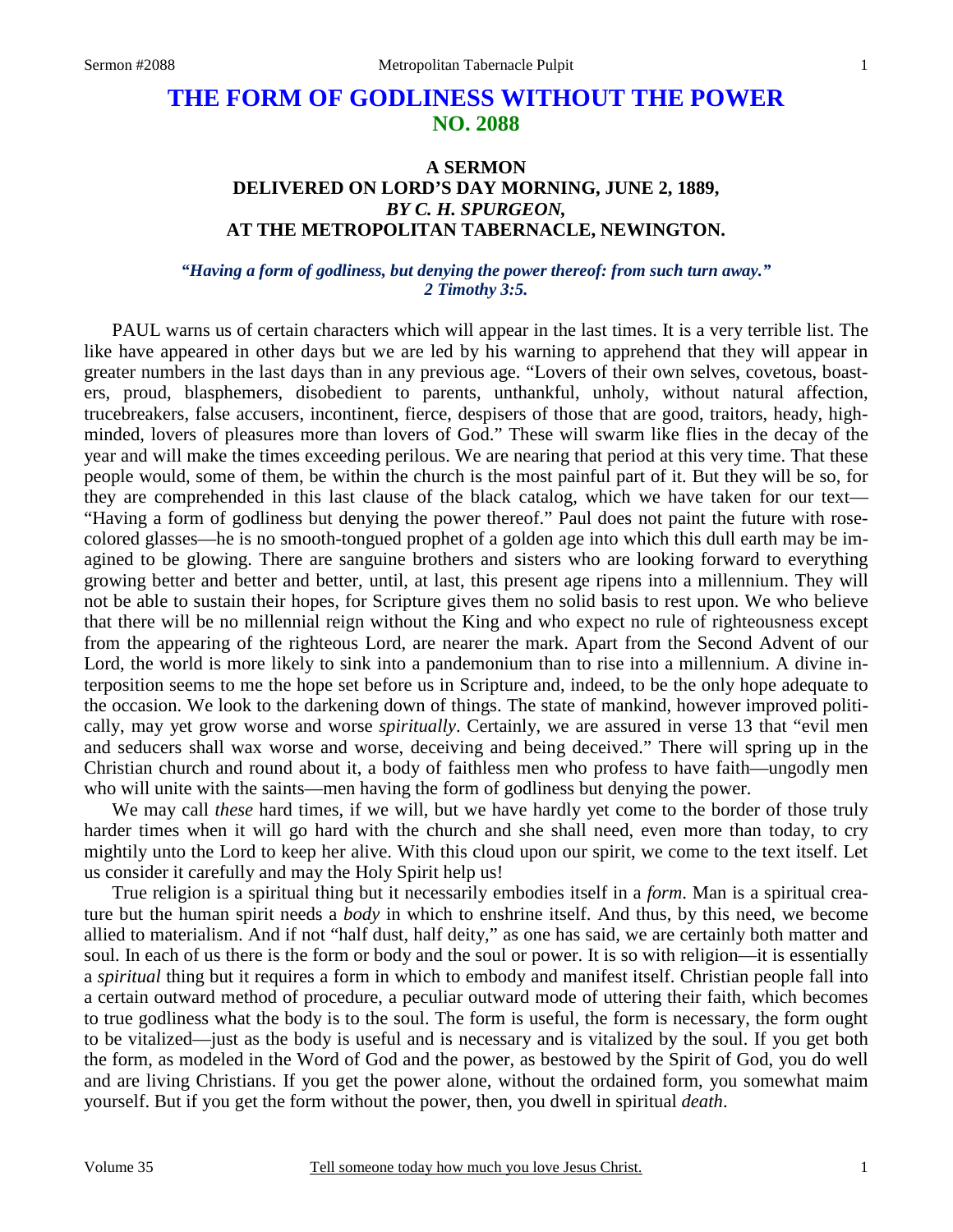The body without the spirit is dead. And what follows upon death with flesh? Why, corruption corruption so horrible that even love itself has to cry, "Bury my dead out of my sight." So that if there is in any the body of religion without the *life* of religion, it leads to decay and thus to corruption—and that has a tendency to decompose the character. The raw material of a devil is an angel bereft of holiness. You cannot make a Judas except out of an apostle. The eminently good in outward *form*, when without inward *life*, decays into the foulest thing under heaven. You cannot wonder that these are called "perilous times," in which such characters abound. One Judas is an awful weight for this poor globe to bear but a tribe of them must be a peril, indeed. Yet, if not of the very worst order, those are enough to be dreaded who have the shadow of religion without its substance. Of such I have to speak at this time from such may God give you divine grace to turn away! May none of us ever be spots in our feasts of love, or clouds without water carried about of winds. But this we shall be if we have the *form* of godliness without the *power* thereof.

 With great solemnity of soul I approach this subject, seeking from the Lord the aid of His Spirit, who makes the word to be a discerner of the thoughts and intents of the heart. First, I shall speak of the men, and secondly, of their folly. And when I am done with that, I shall have some words of instruction to give by way of conclusion.

**I.** First, let us talk awhile of THE MEN. They had the form of godliness but denied the power thereof. Note what they had and then observe what they had not. They had a *form* of godliness. What is a form of godliness? It is, first of all, attention to the ordinances of religion. These, so far as they are Scriptural, are few and simple. There is baptism, wherein, in figure, the believer is buried with Christ, that he may rise into newness of life. And there is the Lord's Supper, wherein, in type and emblem, he feeds upon Christ and sustains the life which came to him by fellowship with Christ's death. Those who have obeyed the Lord in these two ordinances have exhibited in their own persons the form of godliness. That form is every way instructive to others and impressive to the man himself. Every baptized person and every communicant at the Lord's Table should be godly and gracious. But neither baptism nor the Lord's Supper will secure this. Where there is not the life of God in the soul, neither holiness nor godliness follows upon the ordinances. And thus we may have around us baptized worldlings and men who go from the table of the Lord to drink the cup of devils. It is sad that it should be so. Such persons are guilty of presumption, falsehood, sacrilege and blasphemy. Ah me, we sit beside such every Sabbath! The form of godliness involves attendance with the assemblies of God's people. Those who have professed Christ are accustomed to come together at certain times for worship and, in their assemblies; they join in common prayer and common praise. They listen to the testimony of God by His servants whom He calls to preach His word with power. They also associate together in church fellowship for purposes of mutual help and discipline. This is a very proper form—full of blessing both to the church and to the world—when it does not die down into mere form. A man may go to heaven alone but he will do better if he travels there with Mr. Great-heart and Father Honest and Christiana and the children.

Christ's people are called sheep for one reason—they love to go in flocks. Dogs do very well separately but sheep do best in company. The sheep of Christ love to be together in the same pasture and to follow in a flock the footsteps of the Good Shepherd. Those who constantly associate in worship, unite in church fellowship and work together for sacred purposes have the form of godliness and a very useful and proper form it is. Alas, it is of no value without the power of the Holy Spirit. Some go further than public worship. They use a great deal of religious talk. They freely speak of the things of God in Christian company. They can defend the doctrines of Scripture, they can plead for its precepts and they can narrate the experience of a believer. They are fondest of talking of what is doing in the church—the tattle of the streets of Jerusalem is very pleasant to them. They flavor their speech with godly phrases when they are in company that will relish it. I do not censure them—on the contrary, I wish there were more of holy talk among professors. I wish we could revive the old habit, "They that feared the Lord spoke often one to another." Holy conversation causes the heart to glow and gives to us a foretaste of the fellowship of the glorified. But there may be a savor of religion about a man's conversation and yet it may be a borrowed flavor—like hot sauces used to disguise the staleness of ancient meat. That religion which comes from the lips outward but does not well up from the deep fountains of the *heart* is not that living water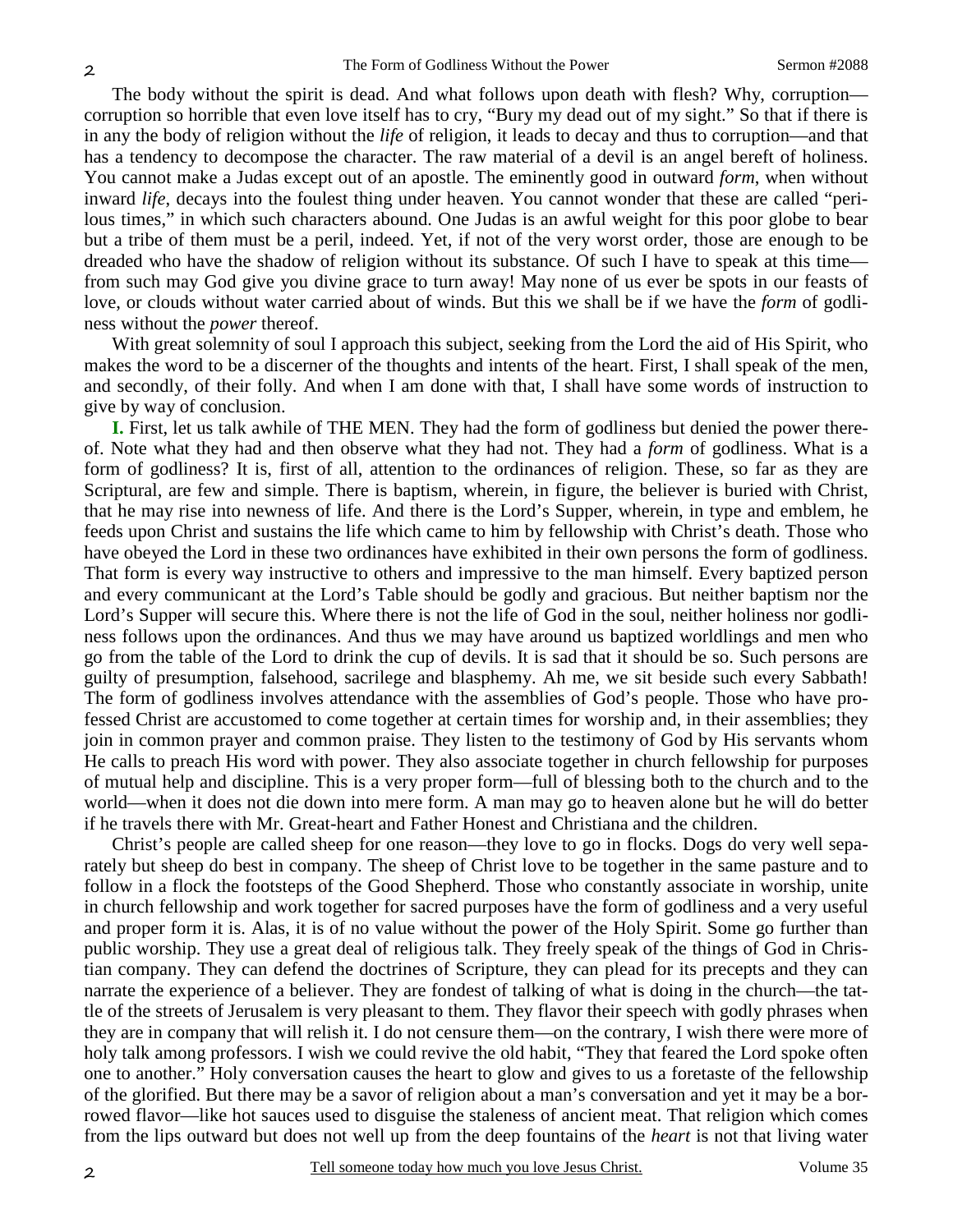More than this—some have a form of godliness upheld and published by religious activity. It is possible to be intensely active in the outside work of the church and yet to know nothing of spiritual power. One may be an excellent Sunday school teacher after a fashion and yet have to be taught what it is to be born-again. One may be an eloquent preacher or a diligent officer in the church of God and yet know nothing of the mysterious power of the Spirit of truth upon the heart. It is well to be like Martha in service. But one thing is needful—to sit at the Master's feet and learn as Mary did. When we have done all the work our position requires of us, we may only have *displayed* the form of godliness. Unless we hearken to our Lord and from His presence derive power, we shall be as a sounding brass and a tinkling cymbal. Brethren, I speak to myself and to each one of you in solemn earnestness. If much speaking, generous giving and constant occupation could win heaven, we might easily make sure of it. But more than these are needed. I speak to each one of you. And if I singled out anyone more than another to be the pointed object of my address, it would be the best among us—the one who is doing most for his Master, and who, in his inmost soul, is thinking, "That warning does not apply to me." O my active and energetic brother, remember the word, "Let him that thinks he stands take heed lest he fall." If any of you dislike this searching sermon, your dislike proves how much you need it. He that is not willing to search himself should stand self-incriminated by that unwillingness to look at his affairs. If you are right, you will not object to be weighed in the balances. If you are, indeed, pure gold, you may still feel anxiety at the sight of the furnace but you will not be driven to anger at the prospect of the fire. Your prayer will always be, "Search me, O God and know my heart: try me and know my thoughts: and see if there is any wicked way in me and lead me in the way everlasting."

I need not enlarge further. You all know what a form of godliness is, and most of us who are here present hold fast that form—may we never dishonor it! I trust we are anxious to make that form accurate according to Scripture so that our form of godliness may be that into which the earliest saints were delivered. Let us be Christians of a high type, cast in our Lord's own mold. But do not become sticklers for the form and neglect the inner life—that will never do. Shall we fight about a man's clothes and allow the man, himself, to die?

But now, as these people had not the power of godliness, how did they come to hold the form of it? This needs several answers. Some come by the form of godliness in an hereditary way. Their ancestors were always godly people and they almost naturally take up with the profession of their fathers. This is common and where it is honest, it is most commendable. It is a great mercy when, instead of the fathers, shall be the children. And we may hopefully anticipate that our children will follow us in the things of God, if by example, instruction and prayer, we have sought it before the Lord. We are unhappy if we do not see our children walking in the God's truth. Yet the idea of birthright membership is an evil one, and is as perilous as it is unscriptural. If children are taken into the church simply because of their earthly parentage, surely this is not consistent with that description of the sons of God which is found in the inspired Scripture—"Which were born, not of blood, nor of the will of the flesh, nor of the will of man but of God. " Not generation but REGENERATION, makes the Christian! You are not Christians because you can trace a line of fleshly descent throughout twenty generations of children of God. You must, yourselves, be born-again, for except a man is born from above, he cannot see the kingdom of God. Many, no doubt, lay hold naturally on the form of godliness because of family ties—this is poor work. Ishmael is a sorry son of Abraham and Esau of Isaac and Absalom of David. Grace does not run in the blood. If you have no better foundation for your religion than your earthly parentage, you are in a wretched case.

Others have accepted the form of godliness by the force of authority and influence. They were, as lads, put apprentice to godly men. As girls, they were under the guidance of pious teachers. And as they grew up, they came under the influence of persons of superior intelligence and character who were on the Lord's side. This accounts for their form of godliness. Many persons are the creatures of their surroundings—religion or irreligion is with them the result of circumstances. Such persons were led to make a profession of faith in Christ because others did so and friends encouraged them to do the same.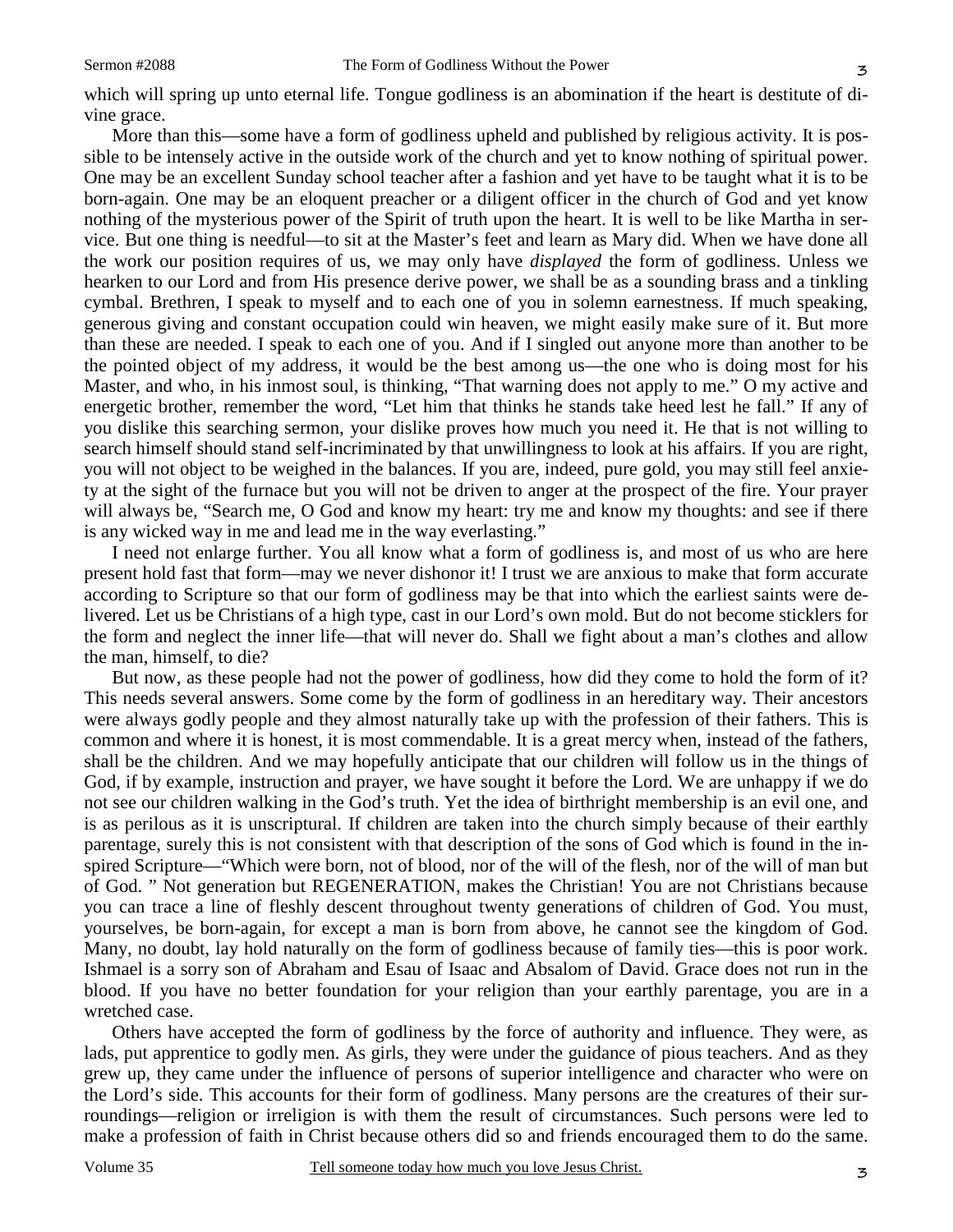The deep searching of heart, which they ought to have exhibited, was slurred over and they were found among the people of God without having to knock for entrance at the wicket gate. I do not wish anyone to condemn himself because he was guided to the Savior by godly friends—far from it. But, nevertheless, there is danger lest we fail to have *personal* repentance and personal faith and are content to lean upon the opinions of others. I have seen the form of godliness taken up on account of friendships. Many a time courtship and marriage have led to a formal religiousness, but a lacking heart. The future husband is induced to make a profession of religion for the sake of gaining one who was a sincere Christian, and would not have broken her Lord's command to be unequally yoked together with an unbeliever. Godliness should never be put on in order that we may put a wedding ring upon the finger—this is a sad abuse of religious profession. Other kinds of friendship, also, have led men and women to profess a faith they never had and to unite themselves visibly with the church, while in spirit and in truth they were never truly a part of it. I put these things to you that there may be a great searching of heart among us all and that we may candidly consider how we have come by our form of godliness. Certain persons assume the form of godliness from a natural religious disposition. Do not suppose that all unconverted people are without religion. Much religiousness is found in the heathen and there are races which have naturally more of reverence than others.

The German, with his profound philosophy, is often free, not only from superstition but from reverence. The Russian is by race naturally religious, not to say superstitious. I am speaking after the manner of *men*—the usual Russian takes off his hat to holy places, pictures and persons—and he is little inclined to disbelieve or scoff. We perceive like differences among our own acquaintances—one man is readily fooled by skeptics, while another is ready, with open mouth, to believe every word. One is naturally an infidel, another is as naturally credulous. I mean, then, that to some the form of godliness commends itself because they have a natural leaning that way. They could not be happy unless they were attending where God is worshipped, or unless they were reckoned among the believers in Christ. They must play at religion even if they do not make it their life business. Let me remind you of the questionable value of that which springs out of fallen human nature. Assuredly it brings no one into the spiritual kingdom, for "that which is born of the flesh is flesh." Only "that which is born of the Spirit is spirit." "You must be born-again." Beware of everything which springs up in the field without the sowing of the husbandman, for it will turn out to be a weed. O sirs, the day will come when God will try us as with fire and that which comes of unregenerate nature will not stand the test but will be utterly consumed!

I do not doubt that, in these silken days, many have a form of godliness because of the respect it brings them. Time was when to be a Christian was to be reviled, if not to be imprisoned and, perhaps, burned at the stake. Hypocrites were fewer in those days for a profession cost too much. Yet, strange to say, there were some who played the Judas even in those times. Today religion walks forth in her velvet slippers. And in certain classes and ranks, if men did not make some profession of religion, they would be looked upon with suspicion and therefore men will take the name of Christian upon them and wear religion as a part of full dress. The cross is at this day worn as a *necklace*. The cross as the instrument of our Savior's shame and death is forgotten, and instead thereof, it is made the badge of honor, a jewel wherewith ungodly men may adorn themselves! Is this indicative of the deceitfulness of the age? Beware of seeking respect by a hypocritical godliness; honor gained by a heartless profession is, in God's sight, the greatest disgrace! The actor may strut in his mimic royalty, but he must take off his crown and robes when the play is over. And what will he then be?

From the days of Iscariot until now, some have taken up the form of godliness to gain thereby. To make gain of godliness is to imitate the son of perdition. This is a perilous road and yet many risk their souls for the lucre which they find therein. Apparent zeal for God may really be zeal for gold. The Emperor Maximilian showed great zeal against idolatry and published a decree that images of gold and silver should be melted down. He was extremely zealous about this. The images were all to be melted down and the metal forfeited to the emperor. It was shrewdly suspected that this great iconoclast was not altogether swayed by unselfish motives. When a business brings grist to the mill, it is not hard to keep to it. Some love Christ because they carry His money bag for Him. Beware of that kind of godliness which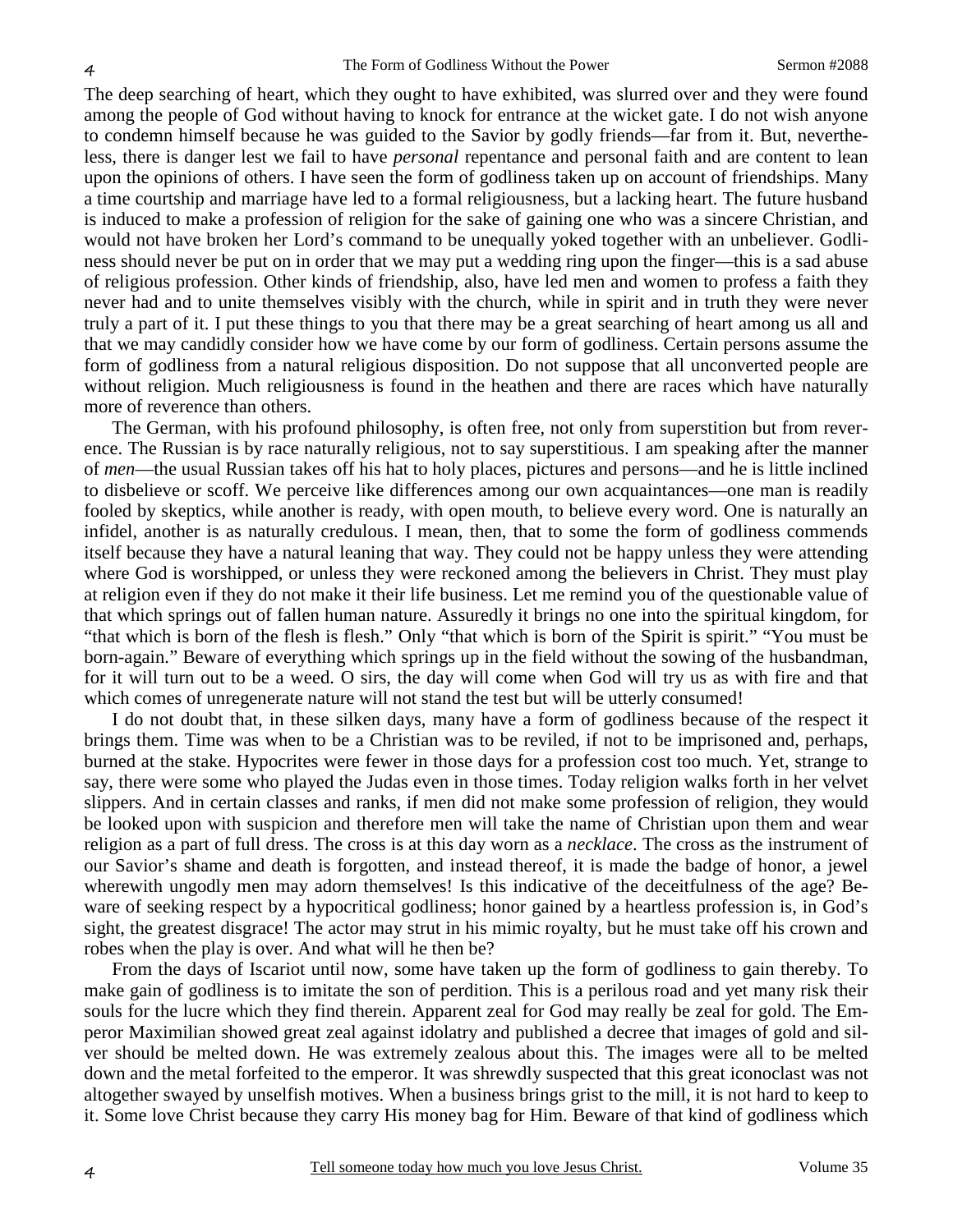makes a man hesitate until he sees whether a duty will pay or not and then makes him eager because he sees it will answer his purpose.

Once more—I do not doubt that a form of godliness has come to many because it brings them ease of conscience and they are able, like the Pharisee, to thank God that they are not as other men are. Have they not been to church? Have they not paid for their pew? They can now go about their daily business without those stings of conscience which would come of neglecting the requirements of religion. These people profess to have been converted and they are numbered with believers. But, alas, they are not of them. Of all people these are the hardest to reach and the least likely to be saved. They hide behind the earthworks of a nominal religion. They are out of reach of the shot and shell of gospel rebukes. They fly among the sinners, and they have taken up their quarters among the saints. Sad is that man's plight who wears the name of life but has never been quickened by the Holy Spirit. Thus, I have very feebly tried to show what these men had and why they had it.

Let us now remember what they did *not* have. They had "the form" of godliness. But they were denied "the power." What is that power? God Himself is the power of godliness; the Holy Spirit is the life and force of it. Godliness is the power which brings a man to God and binds him to Him; godliness is that which creates repentance towards God and faith in Him; godliness is the result of a great change of heart in reference to God and His character. Godliness looks towards God and mourns its distance from Him. Godliness hastens to draw near and rests not till it is at home with God. Godliness makes a man like God; godliness leads a man to love God and to serve God. It brings the fear of God before his eyes and the love of God into his heart. Godliness leads to consecration, to sanctification, to concentration. The godly man seeks first the kingdom of God and His righteousness and expects other things to be added to him. Godliness makes a man commune with God, and gives him a partnership with God in His glorious designs. And so it prepares him to dwell with God forever. Many who have the form of godliness are strangers to this power, and so are in religion, worldly, in prayer mechanical, in public one thing and in private another. True godliness lies in *spiritual power* and they who are without this are dead while they live.

What is the general history of those who have not this power? Well, dear friends, their course usually runs thus—they do not begin with denying the power but they begin by trying to do without it. They would like to become members of the church and as they fear that they are not fit for it, they look about for something which looks like conversion and the new birth. They try to persuade themselves that they have been changed—they accept *emotion* as regeneration and a belief of doctrine for belief in Christ. It is rather hard at first to reckon brass as gold, but it grows easier as it is persisted in. Patching up a conversion, and manufacturing regeneration, they venture forward. At the first they are a good deal suspicious of themselves, but they industriously kill every question by treating it as a needless doubt. Thus, by degrees, they believe a lie. The next step is easy—they deceive themselves and come to believe that they are surely saved. All is now right for eternity, so they fancy. And they fold their arms in calm security. Meeting with godly people, they put on a bold front and speak up as bravely as if they were the true soldiers of King Jesus. Good people are charmed to meet with fresh brethren, and at once take them into their confidence; thus they deceive others and help to strengthen themselves in their false hope.

They use the choice phrases of *earnest* Christians. Mixing with them, they pick up their particular expressions and pronounce Shibboleth in the most approved fashion. At last they take the daring step of denying the power. Being without it themselves, they conceive that others are without it, also. Judging from their own case, they conclude that it is all an affair of words. They get on very well without any supernatural power and others, no doubt, do the same—only they add a little cant to it to please the very godly folk. They practically deny the power in their lives, so that those who see them and take them for Christians say, "There really is nothing in it. For these people are as we are. They have a touch of paint here and a little varnish there but it is all the same wood." Practically, their actions assure the world that there is no power in Christianity. It is only a name. Very soon, privately, in their hearts they think it is so and they invent doctrines to match. Looking about them they see inconsistent Christians and faulty believers, and they say to themselves, "There is not much in faith, after all. I am as good as any of these believers, and perhaps better, though I am sure there is no work of the Spirit in me." Thus, within their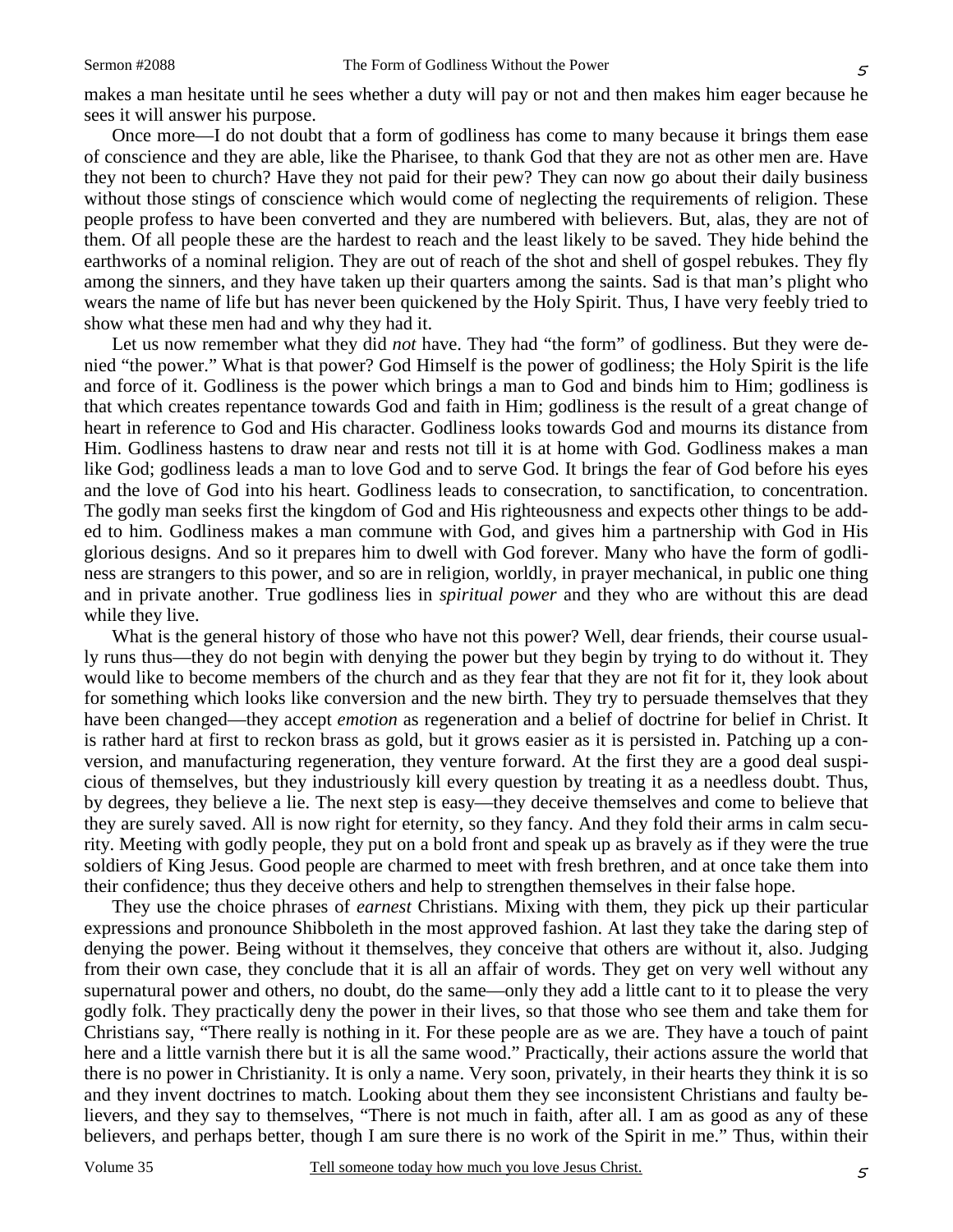own hearts they believe, what, at first, they dare not speak—they count godliness an empty thing. Byand-by, in some cases, these people profanely deny the divine power of our holy faith and then they become the greatest enemies of the cross of Christ. These traitors, nourished in the very house of God, are the worst foes of the truth of God and righteousness. They ridicule that which once they professed to reverence. They have measured Christ's corn with their own bushel, and because they never felt the powers of the world to come, they imagine that no one else has done so either.

Look at the church of the present day. The advanced school, I mean. In its midst we see preachers who have a form of godliness but deny the power thereof. They talk of the Lord Jesus but they deny His Godhead, which is His power. They speak of the Holy Spirit, but deny His personality, wherein lies His very existence. They take away the substance and power from all the doctrines of revelation, though they pretend still to believe them. They talk of redemption but they deny substitution, which is the essence of it. They extol the Scriptures but deny their infallibility, wherein lies their value. They use the phrases of orthodoxy, and believe nothing in common with the orthodox. I know not which to loathe the more—their teachings or their spirit—surely they are worthy of each other. They burn the kernel and preserve the husk; they kill the truth and then pretend to reverence its sepulcher—"they say they are Jews and are not, but do lie." This is horrible, but the evil is widely spread and in the presence of it the children of God are framing compromises, selling their Lord, and becoming partakers with the despisers of His truth! "Having a form of godliness but denying the power thereof." It is the sin of the age—the sin which is ruining the churches of our land.

**II.** In the second place, we are to observe THE WICKED FOLLY of this hypocritical conduct. Those who rest in the mere show of godliness are acting in a shameless manner, and I will try to expose it.

First, they degrade the very name of Christ. Brethren, if there is no spiritual power in godliness, it is worth nothing! We want no clouds without rain; of shams and mere pretences we have more than enough. Those who have not the power of godliness show us a very damaging picture of religion. They make out our Lord's religion to be comparable to a show at a country fair, with fine pictures and loud drumming on the outside and nothing within worth a moment's consideration. The best of the show is on the outside. Or if there is anything within, it is a masquerade where all act borrowed parts but no one is what he seems to be. Gracious Lord, never allow us so to act as to make the world think that our Redeemer is nothing more than the clever manager of a theater, where nothing is real but all is pantomime! Brothers and sisters, if you pray at all, pray God to make you real through and through. May you be made of true metal! It were better for you that you had never been born than that you should make Christ dishonorable among the sons of men by leading them to conclude that religion is all a piece of acting. The folly of this is illustrated by the fact that there is no value in such a dead form. The form of godliness without the power is not worth the trouble it takes to put it together and keep it together. Imitation jewels are pretty and brilliant. But if you take them to the jeweler he will give you nothing for them. There is a religion which is all paste gems—a godliness which glitters but is not gold. And in that day when you will want to realize something from it, you will be wretchedly disappointed. A form of godliness joined to an unholy heart is of no value to God. I have read that the swan was not allowed to be offered upon the altar of God because, although its feathers are as white as snow, yet its skin is black. God will not accept that external morality which conceals internal impurity. There must be a pure heart as well as a clean life. The power of godliness must work within, or else God will not accept our offering. There is no value to man or to God in a religion which is a dead form.

Next, there is no use in mere formality. If your religion is without spiritual life, what is the use of it? Could you ride home on a dead horse? Would you hunt with dead dogs? Would anyone like to go into battle with a pasteboard helmet? When the sword fell on it, what use would such a helmet be? What an outcry has been raised about bad swords! Is false religion any better? In the depth of winter can you warm yourself before a painted fire? Could you dine off the picture of a feast when you are hungry? There must be vitality and substantiality—or else the form is utterly worthless. And worse than worthless, for it may flatter you into deadly self-conceit. Moreover, there is no comfort in it. The form without the power has nothing in it to warm the heart, to raise the spirits, or to strengthen the mind against the

6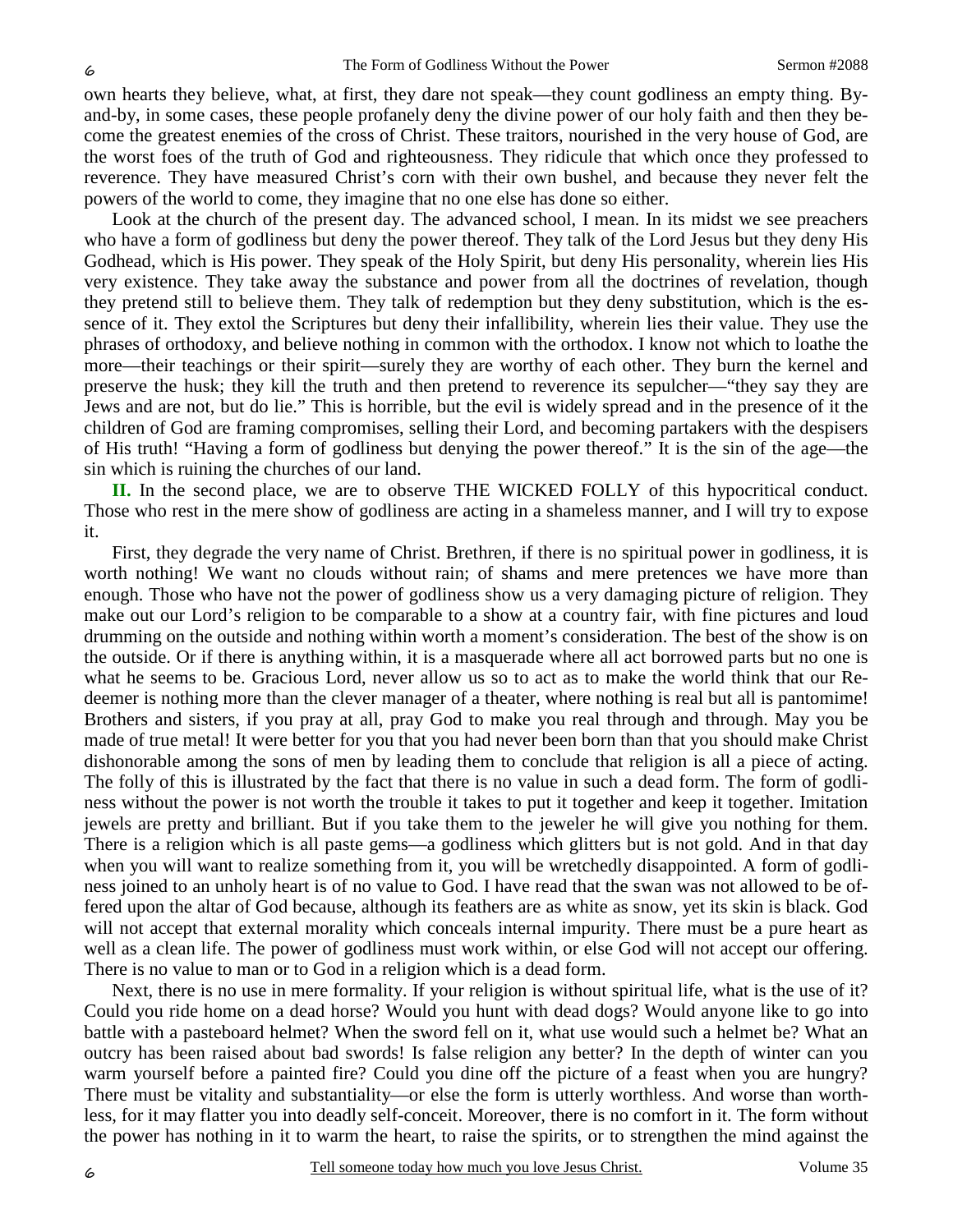day of sickness, or in the hour of death. O God, if my religion has been a mere form, what shall I do in the swelling of Jordan? My fine profession will all disappear and nothing will come of it wherewith I may face the last enemy.

Peter called hypocrites "wells without water." You are thirsty and you gladly spy a well. It is well surrounded with a curb and provided with a windlass and bucket. You hasten to draw water. What? Does the bucket come up empty? You try again. How bitter is your disappointment! A well without water is a mockery! It is a mere pit of destruction—a deadly delusion. Are some of you possessors of a religion which never yields you a drop of comfort? Is it a bondage to you? Do you follow Christ as a slave follows his master? Away with such a religion! The godliness which is worth having is a joy to a man it is his choice, his treasure, his all! When it does not yield him conscious joy, yet he prizes it as the only source from which joy is expected of him. He follows after Christ with love, out of his heart's desire after Him and not from the force of fashion, or the power of fear. To have the form of godliness without the power of it is to lack constancy in your religion. You never saw a mirage, perhaps. But those who have travel in the East, when they come home, are sure to tell you about them. It is a very hot and thirsty day and you are riding on a camel. Suddenly there rises before you a beautiful scene. Just a little from you are brooks of water, flowing between beds of osiers and banks of reeds and rushes. Yonder are palm trees and orange groves. Yes and a city rises on a hill, crowned with minarets and towers.

You are rejoiced and ask your guide to lead you nearer to the water which glistens in the sun. He grimly answers, "Take no notice, it is a mirage. There is nothing yonder but the burning sand." You can scarcely believe him. It seems so real! But lo, it is all gone, like a dream of night. And so is the hope which is built upon the form of godliness without the power. The white ants will eat up all the substance of a box and yet leave it standing till a touch causes the whole fabric to fall in dust—beware of a profession of which the substance has been eaten away. Believe in nothing which has not the stamp of eternity upon it. Be careful, poor child—you may blow your bubble, and the sunlight may paint it with rainbows, but in an instant it is gone and not a trace of it remains; your transient globe of beauty is for you and your fellow children, but not for men.

In reality, this kind of religion is in opposition to Christ. It is Jannes and Jambres over again—the magician of hypocrisy is trying to work miracles which belong to God only. In appearance he would produce the same marvels as the finger of God. But he fails. God grant we may never be guilty of resisting the truth of God by a lying profession. False men do serious injury to true godliness. For, like Ehud, they come with a pretended message from God and with their dagger sharpened at both edges, they strike vital godliness in its very heart. Nobody can do so much damage to the church of God as the man who is within its walls but not within its life.

This nominal godliness, which is devoid of power, is a shameful thing. I close with that. It is a shameful thing for this life, for the Lord Jesus loathes it. When He passed by the fig tree, which was so early with its leaves but so empty of fruit, He saw therein the likeness of the vainglorious professor who has no real holiness, and He said, "Henceforth let no fruit grow on you forever." His word withered it at once—it stood a terrible emblem of the end of a false profession! How shameful will such a fruitless, lifeless professor be in eternity, when the secrets of all hearts shall be revealed! What shame and everlasting contempt will await him when his falsehood shall be detected, and his baseness shall fill all holy minds with horror! O, beware of the hell of the false professor!

I have done when I have added a few words of instruction. The form of godliness is most precious. Let those who feel the power of godliness honor it and use it. Do not despise it because others have damaged it. Come forth and make an open profession of religion. But see that you have the power of it. Cry to God that you may never wear a sleeve which is longer than your arm—I mean may never go beyond what is really and truly your own. It will be better for you to go to God as a lost soul and cry for mercy, than to profess yourself saved when you are not. Yet confess Christ without fail or fear. Do not be ashamed of Jesus because of the ill manners of His disciples. Regard the ill savor of false professors as a part of the cross which you will have to bear for your Lord. To be associated with some who are not true seems inevitable in this life—however carefully we choose our company.